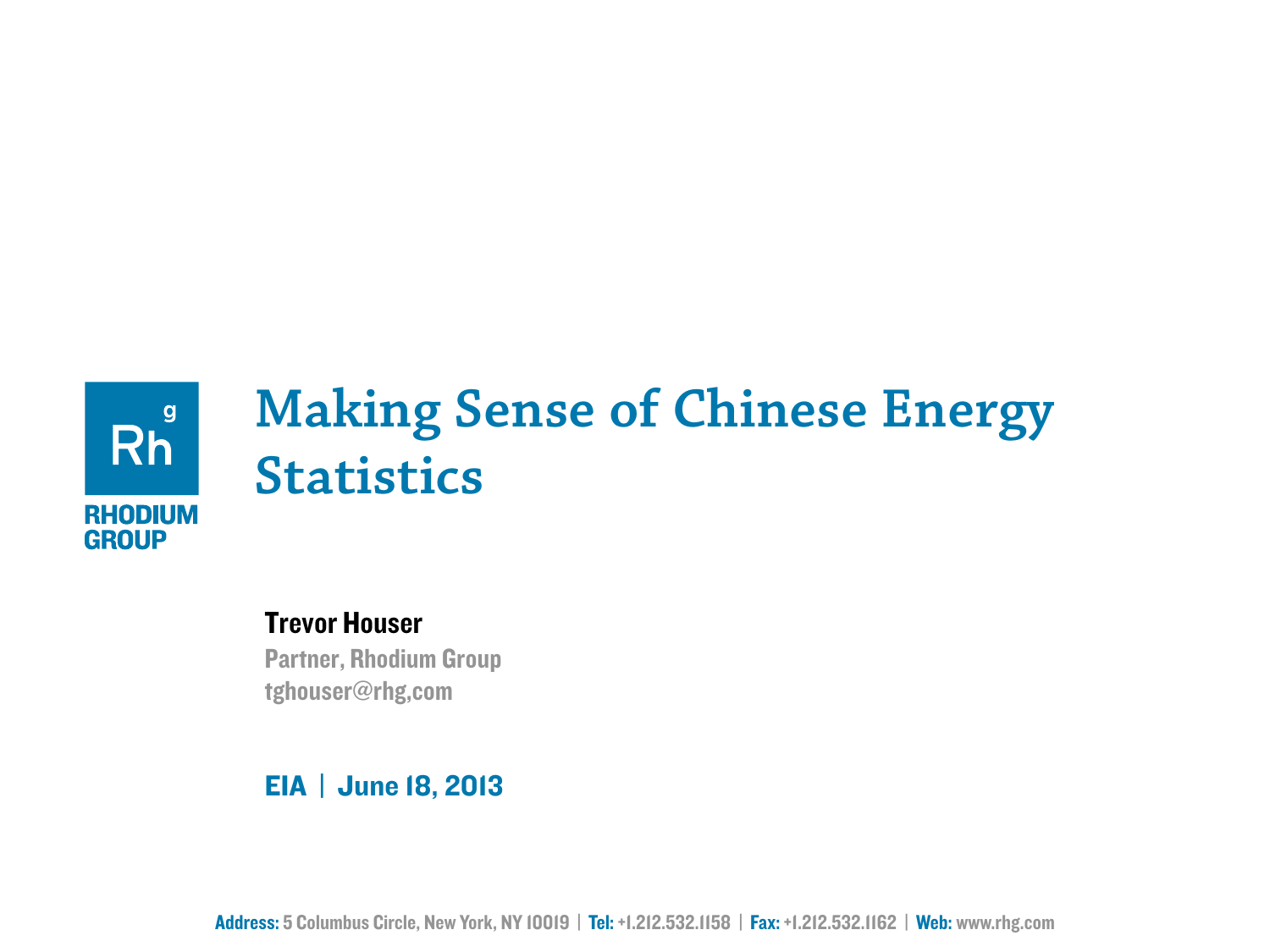# **Why Good Chinese Energy Statistics Matter for Energy Markets**

Share of Global Demand Growth



Source: Historical data is 2002-2012 from BP Statistical Review. Projections are from the IEA's 2012 World Energy Outlook "New Policies Scenario"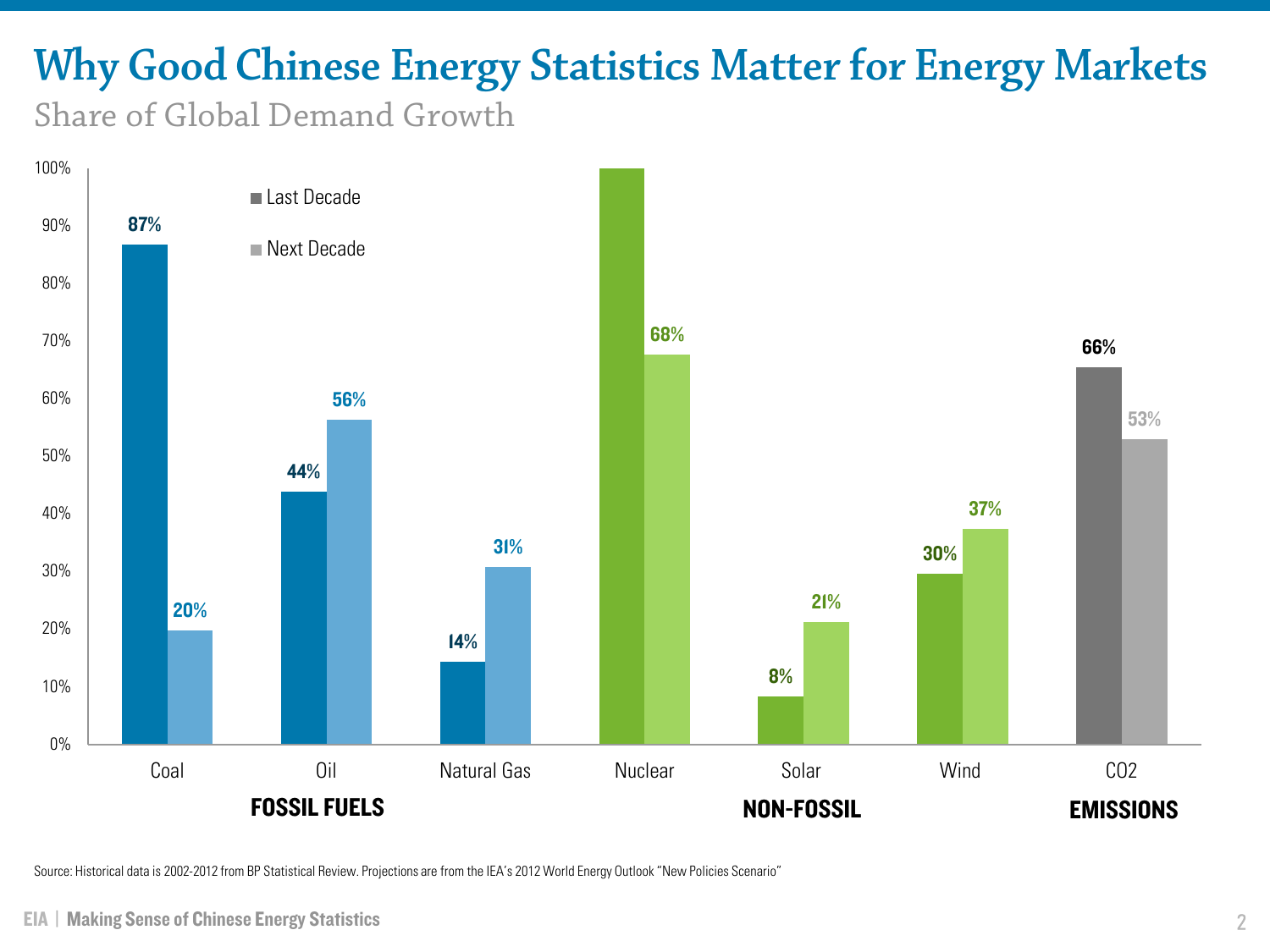### **Chinese Statistics 101**

- A wealth of statistics for a developing country
- Statistical system was born in a planned economy
- Overly dependent on self-reporting from state-owned enterprises
- Overweight production, underweight consumption
- Overweight state sector, underweight private sector
- China's global integration limits uncertainty
- Business organizations and independent providers are increasingly important statistical sources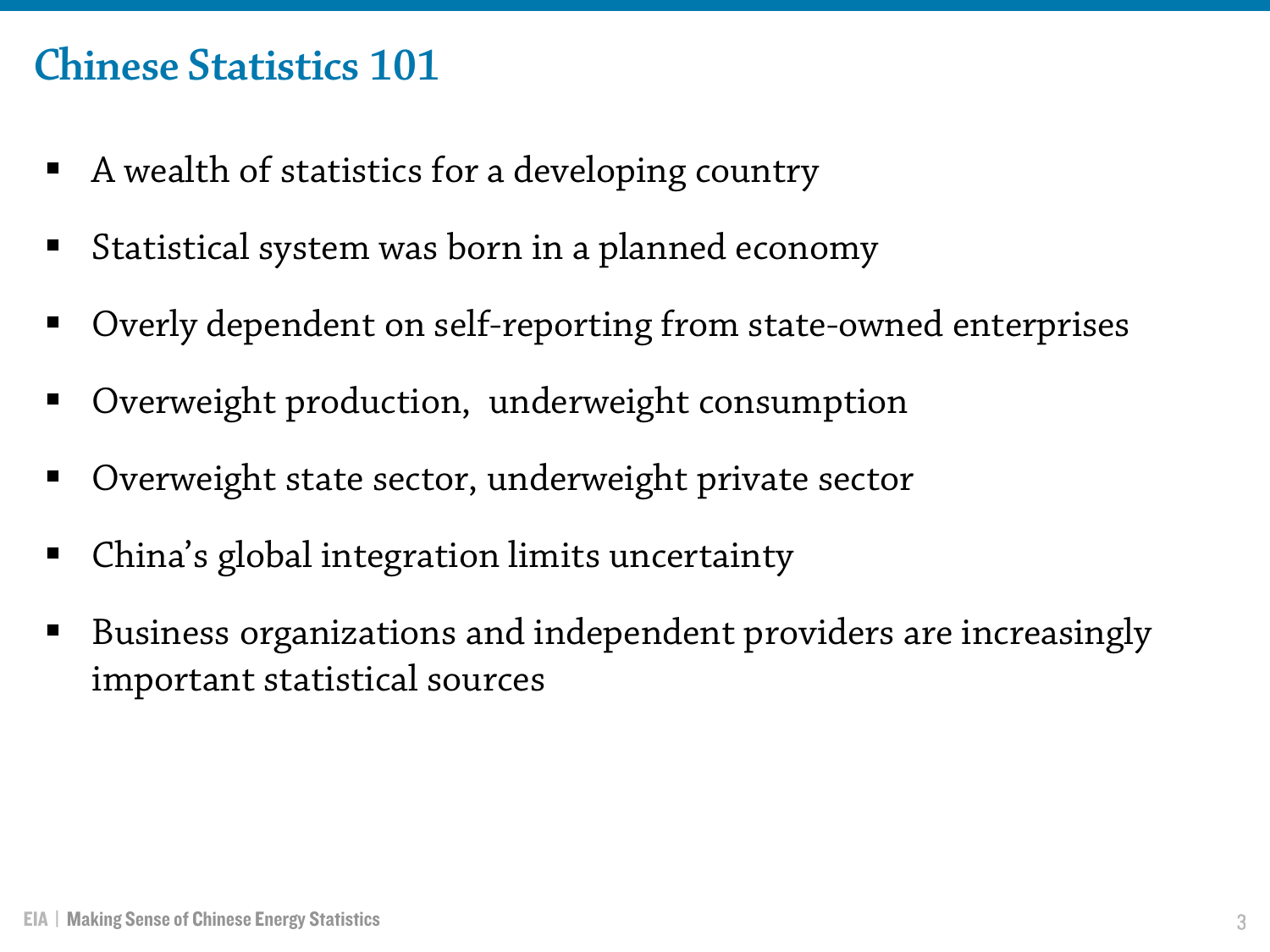## **The Annual Data Isn't so Bad**

### YoY Oil Demand Growth



1985 1986 1987 1988 1989 1990 1991 1992 1993 1994 1995 1996 1997 1998 1999 2000 2001 2002 2003 2004 2005 2006 2007 2008 2009 2010 2011 2012

Source: NBS and IEA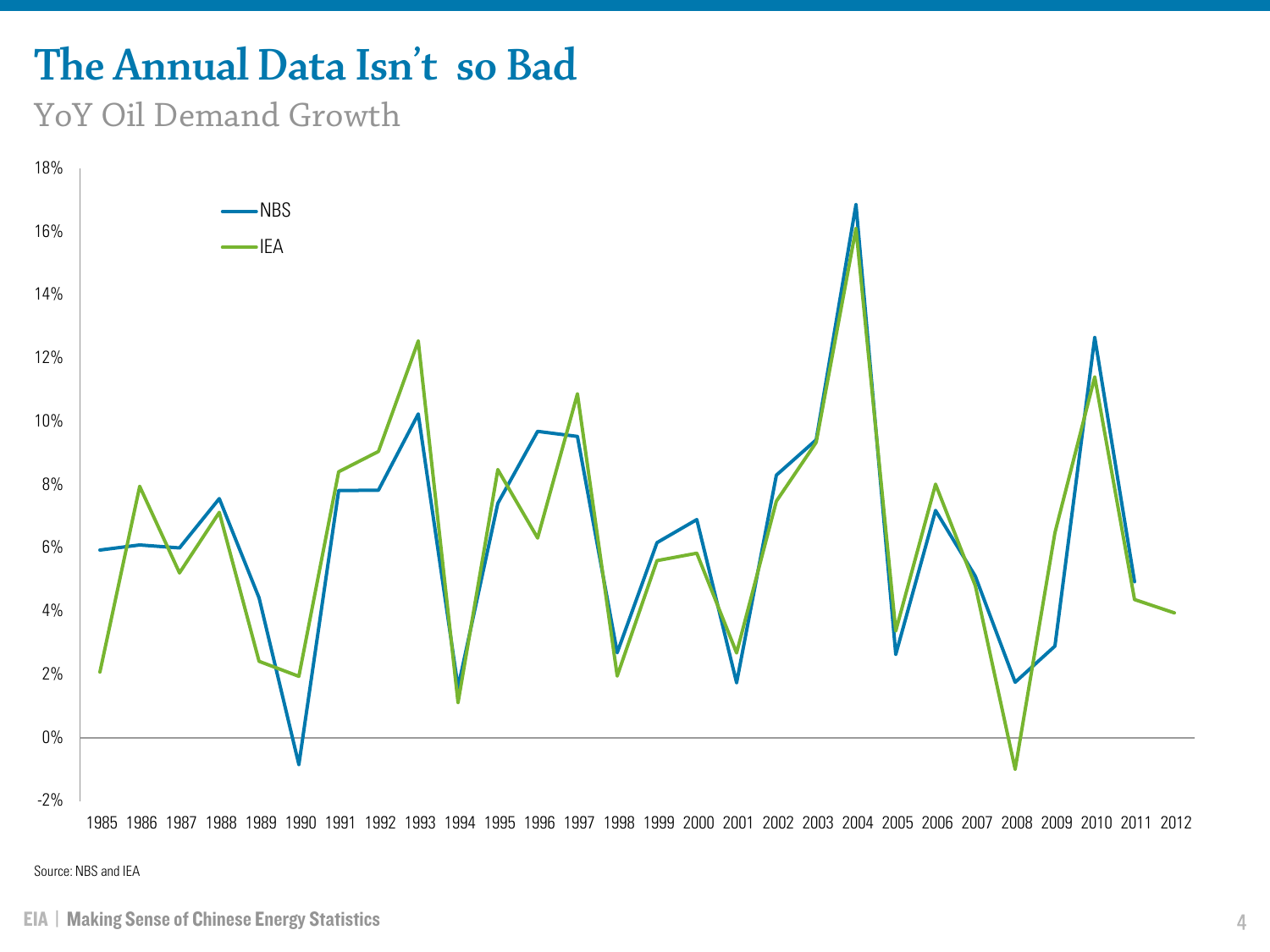## **The High-Frequency Data is More Problematic**

### YoY Oil Demand Growth



Source: IEA and JODI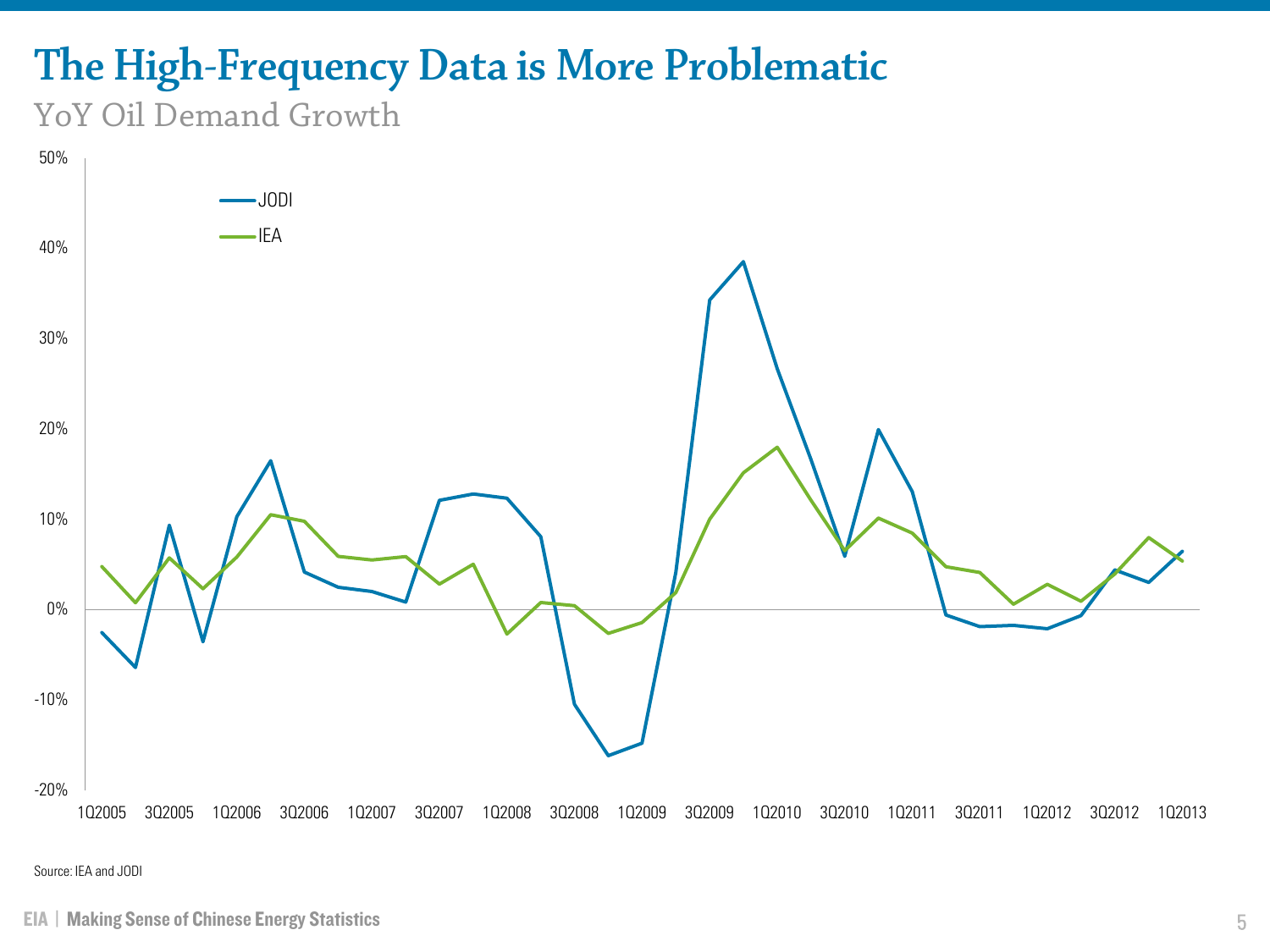### **Good Chinese Energy Statistics Matter for Other Reasons Too** YoY Growth

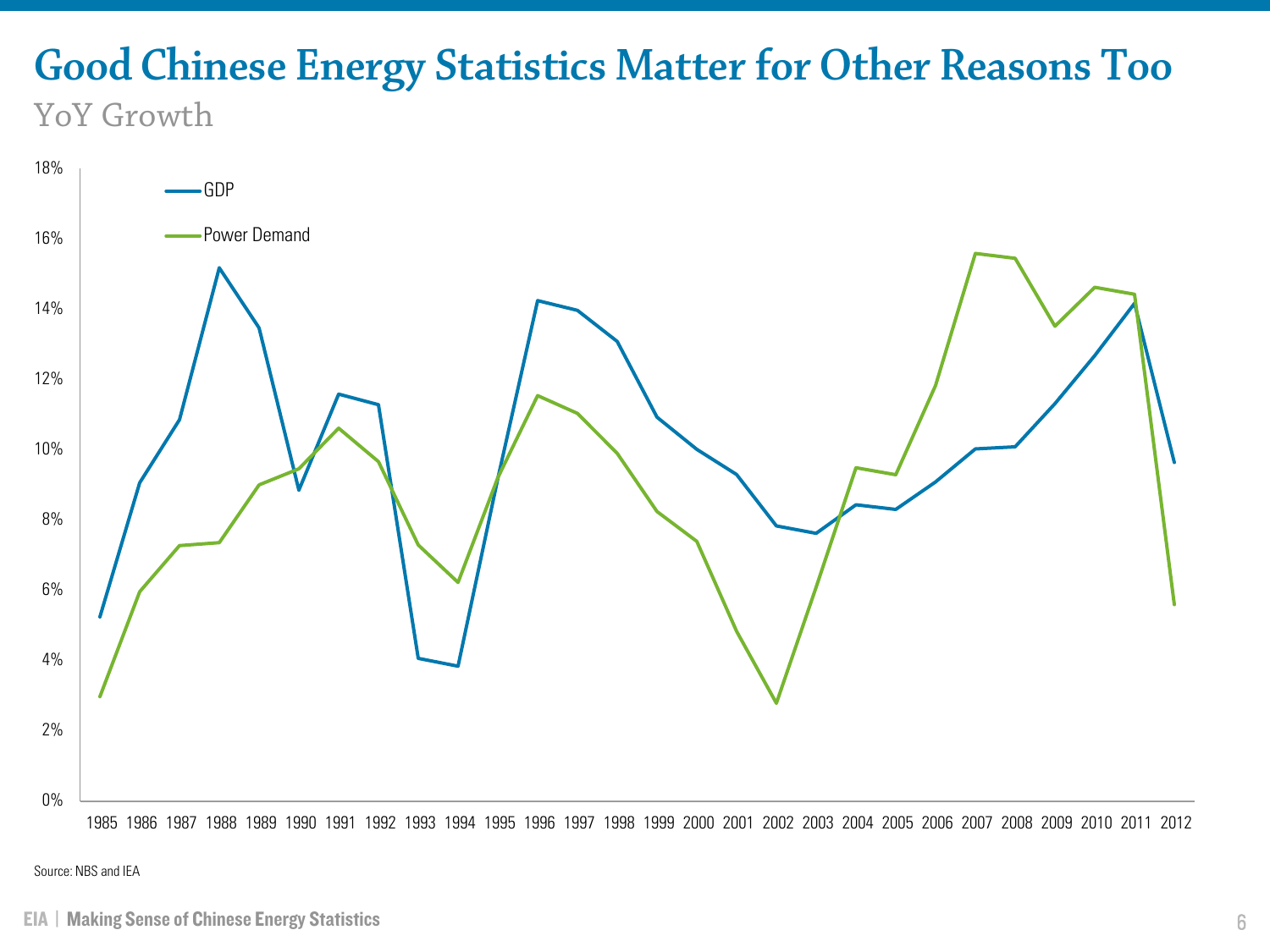## **A Hard Landing?**





Source: CEIC and RHG estimates.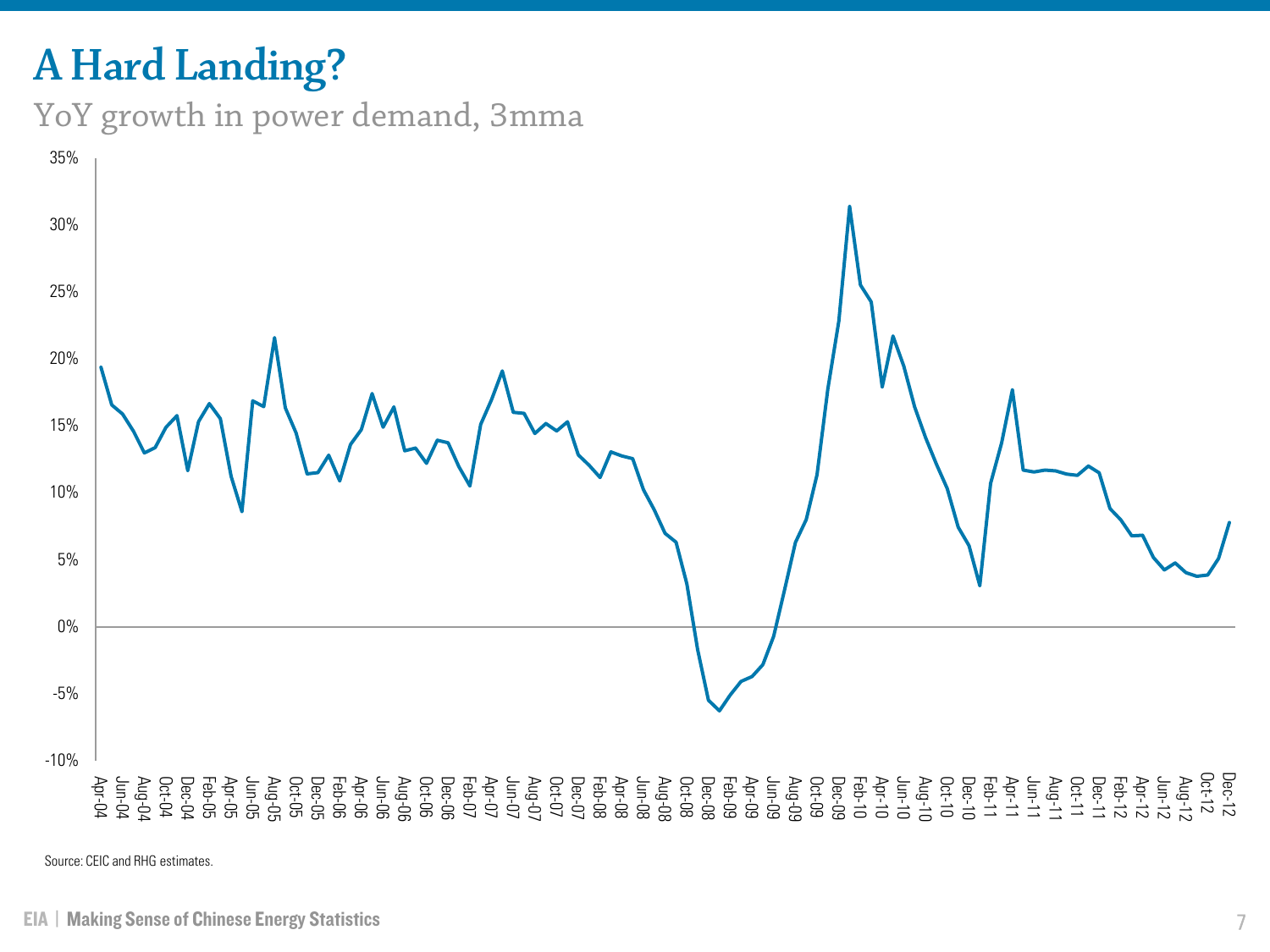## **Construction Drives Basic Materials Demand**

### YoY Growth, 3mma



Source: CEIC and RHG estimates.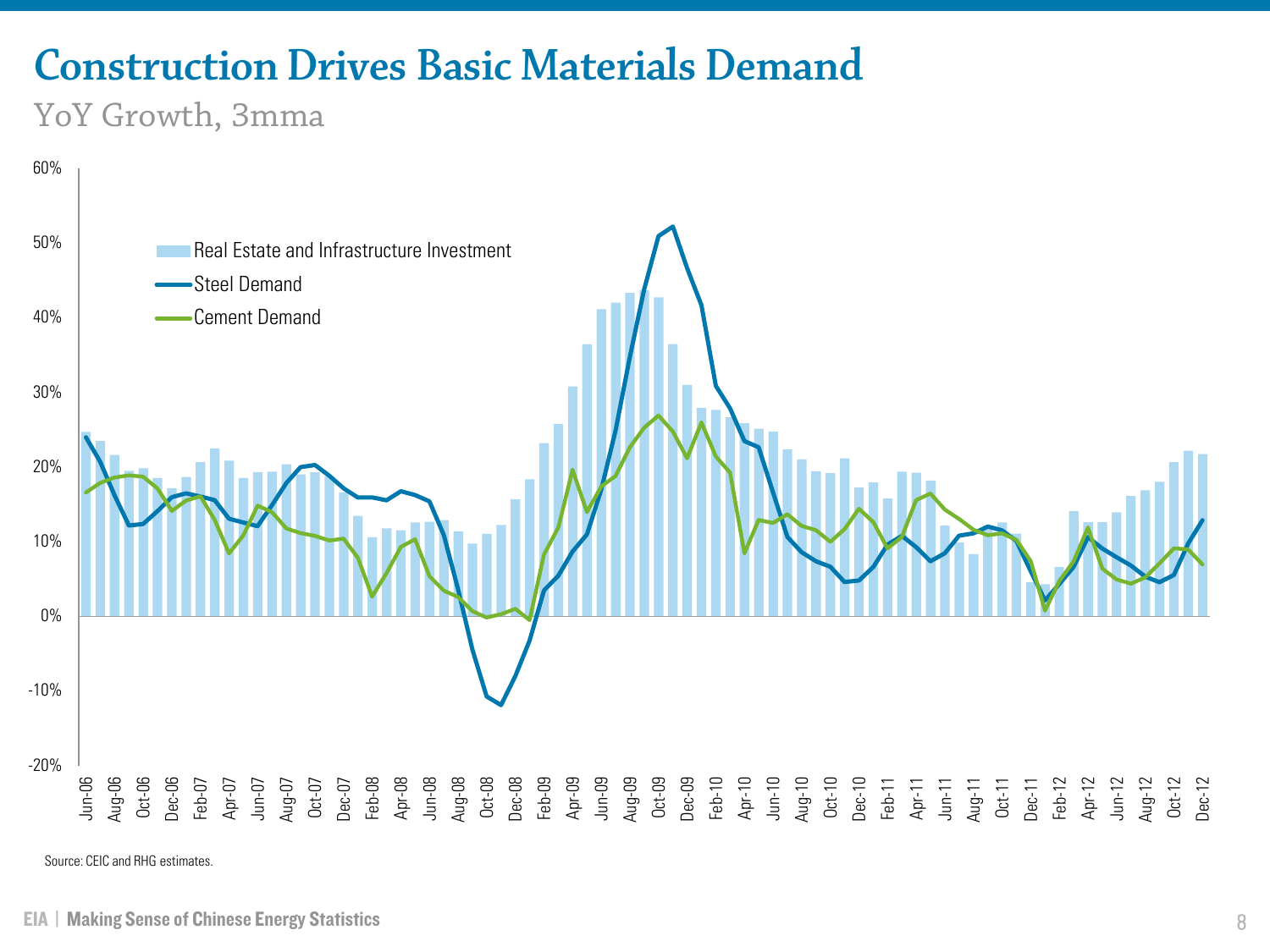## **Basic Materials Drives Electricity Demand**

### YoY Growth, 3mma



Source: CEIC and RHG estimates.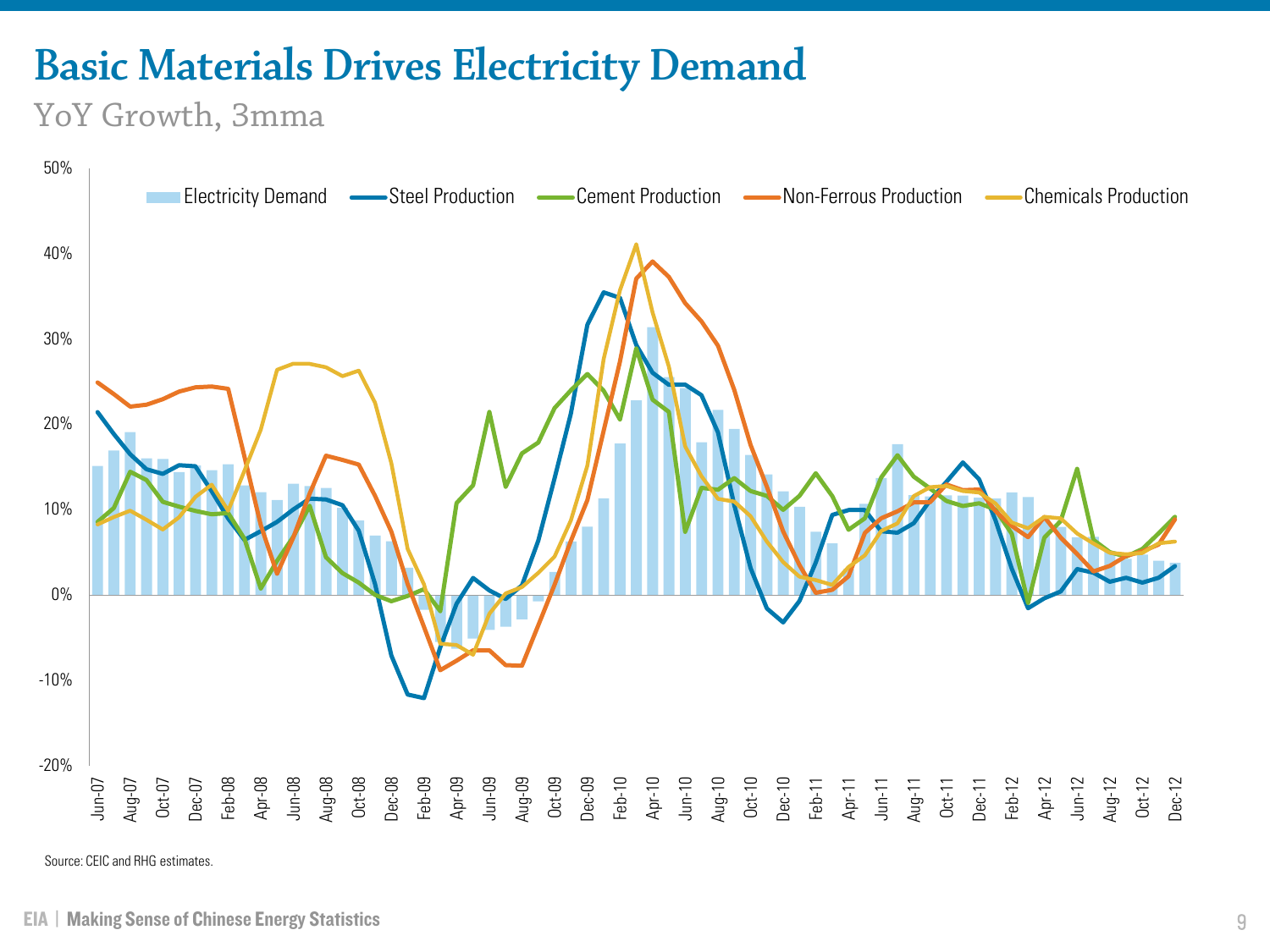## **The Structure of the Economy is Changing…**

Contribution to GDP growth by expenditure

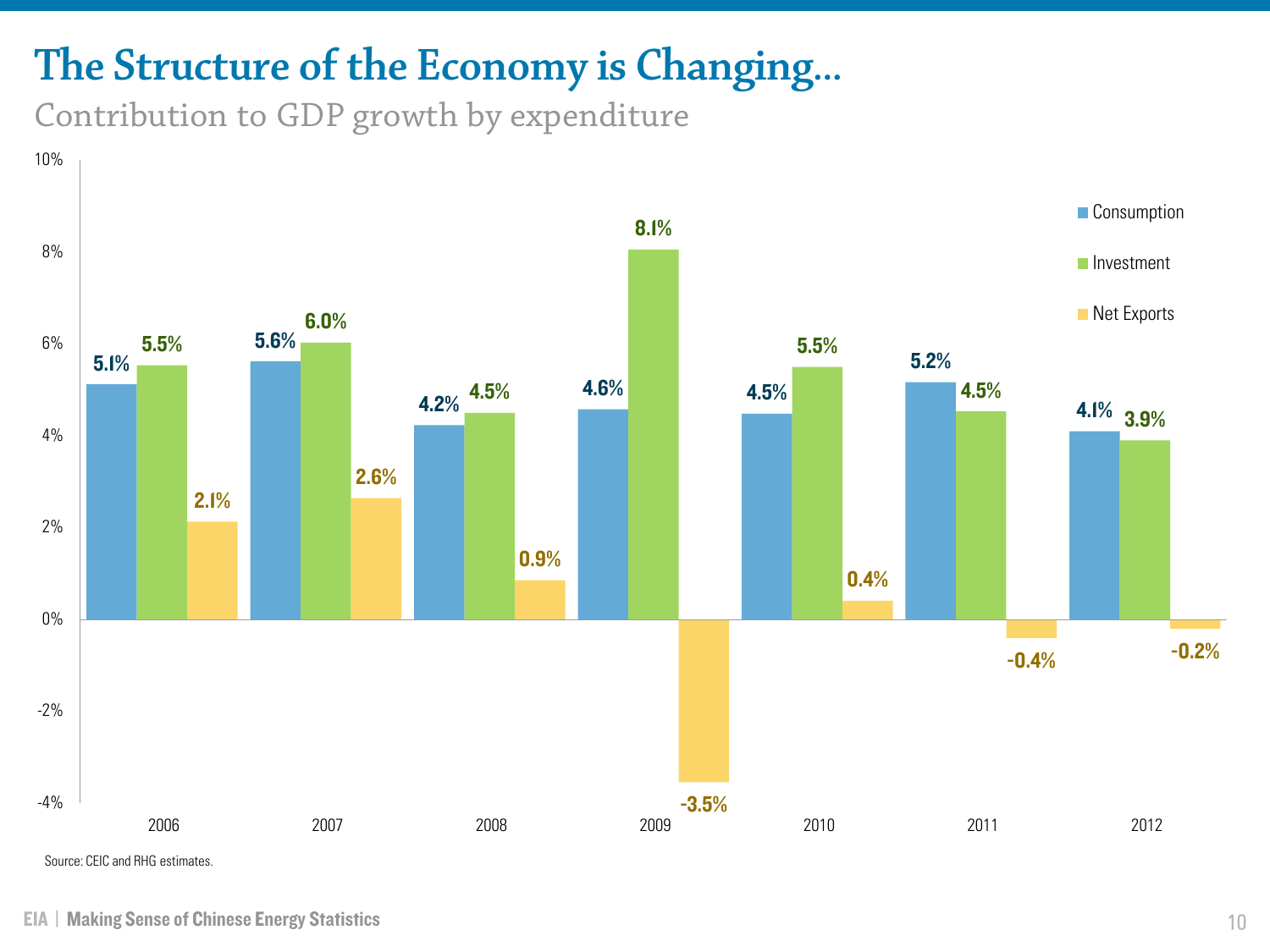## **...and is Reflected in the Power Data**

Demand growth yoy, 2012 vs. 2011